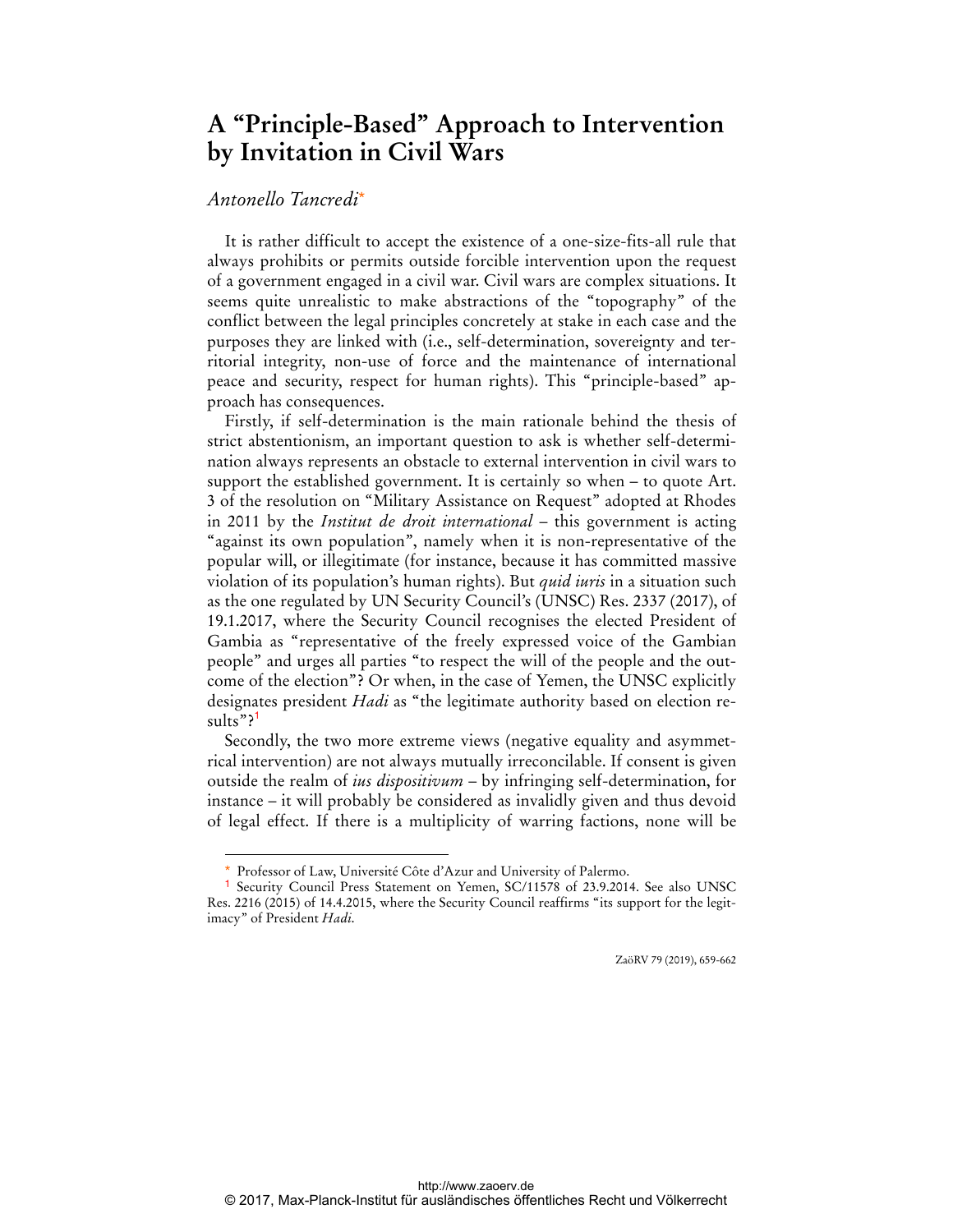deemed to represent the "State" for the purposes of giving a consent validly attributable to a subject of international law.

And what of secessionist conflicts fought for the territory and not for the government? In this regard, the principle of negative equality is subject to even greater tension. Indeed, if the two pillars of the negative equality thesis are self-determination and neutrality, starting with self-determination, the first thing to observe is that there is no general right to secessionist selfdetermination, with "remedial secession" still being essentially portrayed as a doctrinal proposition or a *lex ferenda* view held by some States and opposed by others, whose empirical basis remains therefore fairly thin.

As regards neutrality, then, the argument is that secession, being neither permitted nor prohibited under international law, is still regulated by the principle of neutrality. It is certainly true that, traditionally, secession is "neither authorised nor prohibited", even if it must be observed that both parts of this equation are currently open to debate. On the other hand, what I think it is reasonably safe to say is that international law traditionally, and normally, disfavours secession. It disfavours secession when, for instance, it sets a considerably high threshold of effectiveness in order to prove that a separation has occurred: the so-called doctrine of the "ultimate success" according to which effectiveness must be proved "beyond all reasonable doubt", in the sense that "the parent State must in fact have ceased to make efforts, promising success, to reassert its authority".<sup>2</sup>

It also disfavours secession when, unlike struggles for decolonisation characterised as international conflicts, it does not seem to prevent a government using internal force to quell attempted secession, obviously with all due respect to fundamental human rights and humanitarian law. Indeed, the protection of territorial integrity is sometimes characterised in international legal texts (for instance, Art. 3, para. 1 of the Additional Protocol II to the Geneva Conventions, or the germane provision contained in Art. 8, para. 3 of the Rome Statute of the International Criminal Court), and in the caselaw of the European Court on Human Rights (in cases such as *Ilaşcu*, 3 and *Ivanţoc*<sup>4</sup> ) not only as a right, but as a duty, a "responsibility". A "primary responsibility" that has, for instance, been evoked by the UNSC with regard to Mali in its Res. 2071 (2012), of 12.10.2012.

ZaöRV 79 (2019)

 $\overline{a}$ 

<sup>2</sup> *H. Lauterpacht*, Recognition in International Law, 1947, 8.

<sup>3</sup> *Ilaşcu and Others v. Moldova and Russia*, Judgment of 8.7.2004 (GC), Application No. 48787/99, para. 340.

<sup>4</sup> *Ivanţoc and Others v. Moldova and Russia*, Judgment of 15.11.2011, Application No. 23687/05, para. 106.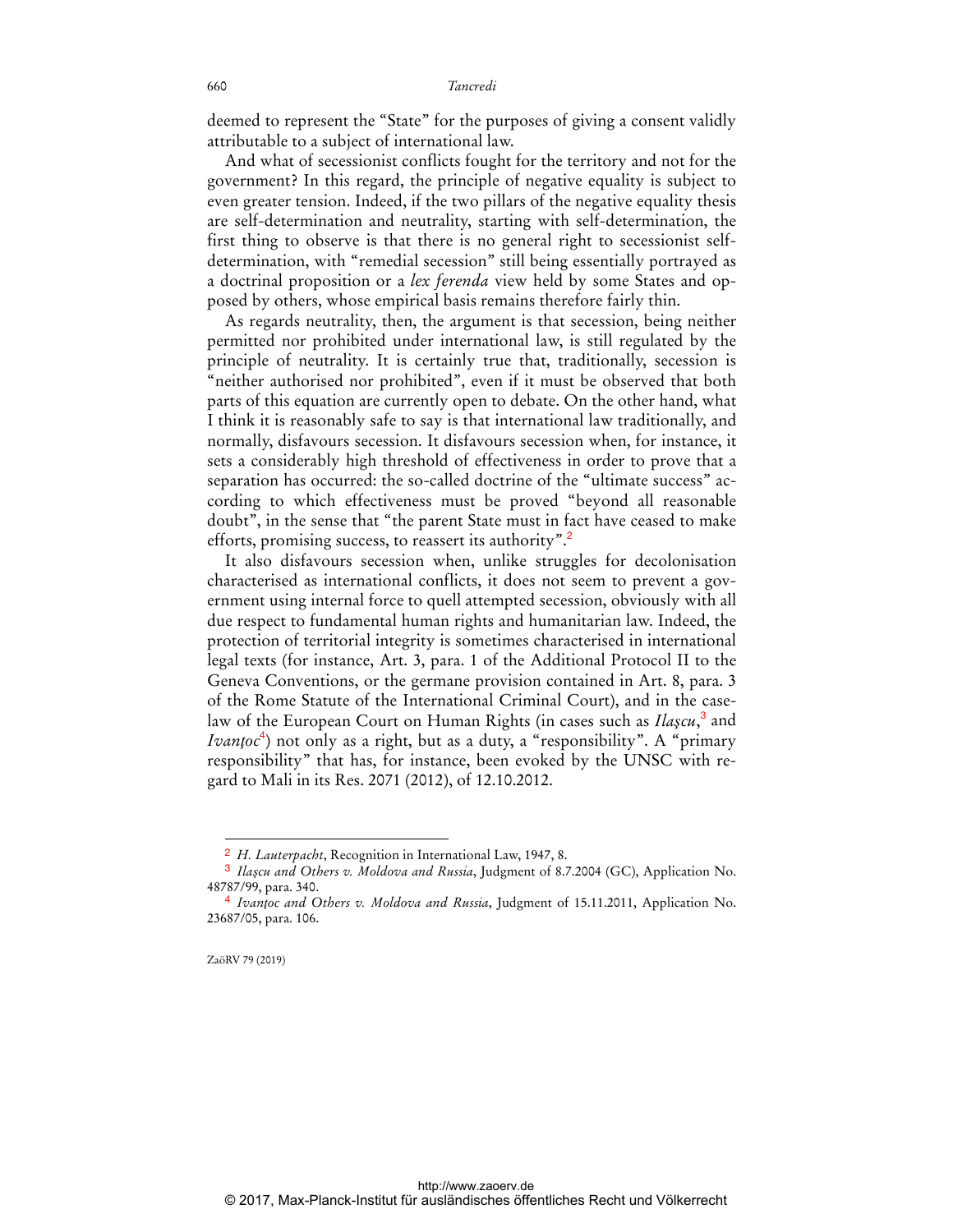And what about practice? A case in point is the French intervention upon request of the interim government of Mali. In this regard, the prevailing view is that the Malian precedent exclusively supports the existence of an anti-terrorism exception to the prohibition of external intervention in civil wars, even if the UNSC, in Res. 2100 (2013), of 25.4.2103, speaks of a country facing "interlinked challenges", and in the same resolution it commends

"the efforts to restore the territorial integrity of Mali by the Malian Defence and Security Forces, with the support of French forces and the troops of the African-led International Support Mission in Mali (AFISMA)".

More generally, in a typical example of multiple justifications, the antisecessionist objective has always been maintained as a relevant, even if not the sole or pre-eminent, element of the legal discourse justifying French intervention in Mali: *before Operation Serval* (in the statements of the Economic Community of West African States (ECOWAS) and the African Union at the time of the declaration of independence of Azawad, in the request for assistance issued by the Malian President *ad interim* on September 2012, in the mandate attributed by the UNSC with Res. 2085 (2012), of 20.12.2012, to the African-led International Support Mission in Mali); *after* the operation (see again UNSC's Res. 2100 (2013) and the mandate attributed to the UN Multidimensional Integrated Stabilization Mission in Mali to give "support for the reestablishment of State authority throughout the country"); and *during* the French intervention. In this regard, not only does the French communication of 11.1.2013 to the UN Secretary-General and the President of the UNSC contain a reference to the existence of an ongoing threat to the territorial integrity of Mali,<sup>5</sup> but in the subsequent statement pronounced before the French Parliament on 16.1.2013, the French Minister of Foreign Affairs, *Laurent Fabius*, on behalf of the Government, thus explained the objectives pursued in *Operation Serval*:

"[…] La France poursuit des objectifs clairs: arrêter l'avancée terroriste; préserver l'Etat malien et l'aider à recouvrer son intégrité territorial; favoriser l'application des résolutions internationales avec le déploiement de la force africaine et appui aux forces maliennes dans la reconquête du nord du Mali."<sup>6</sup>

In Mali, the fighting against a secessionist coup was certainly not the sole objective, but it was an objective evoked autonomously and directly. And if

 $\overline{a}$ 

ZaöRV 79 (2019)

<sup>5</sup> UN Doc. S/2013/17.

<sup>6</sup> Déclaration du Gouvernement sur l'intervention militaire au Mali, text available at <https://www.senat.fr>, 1.